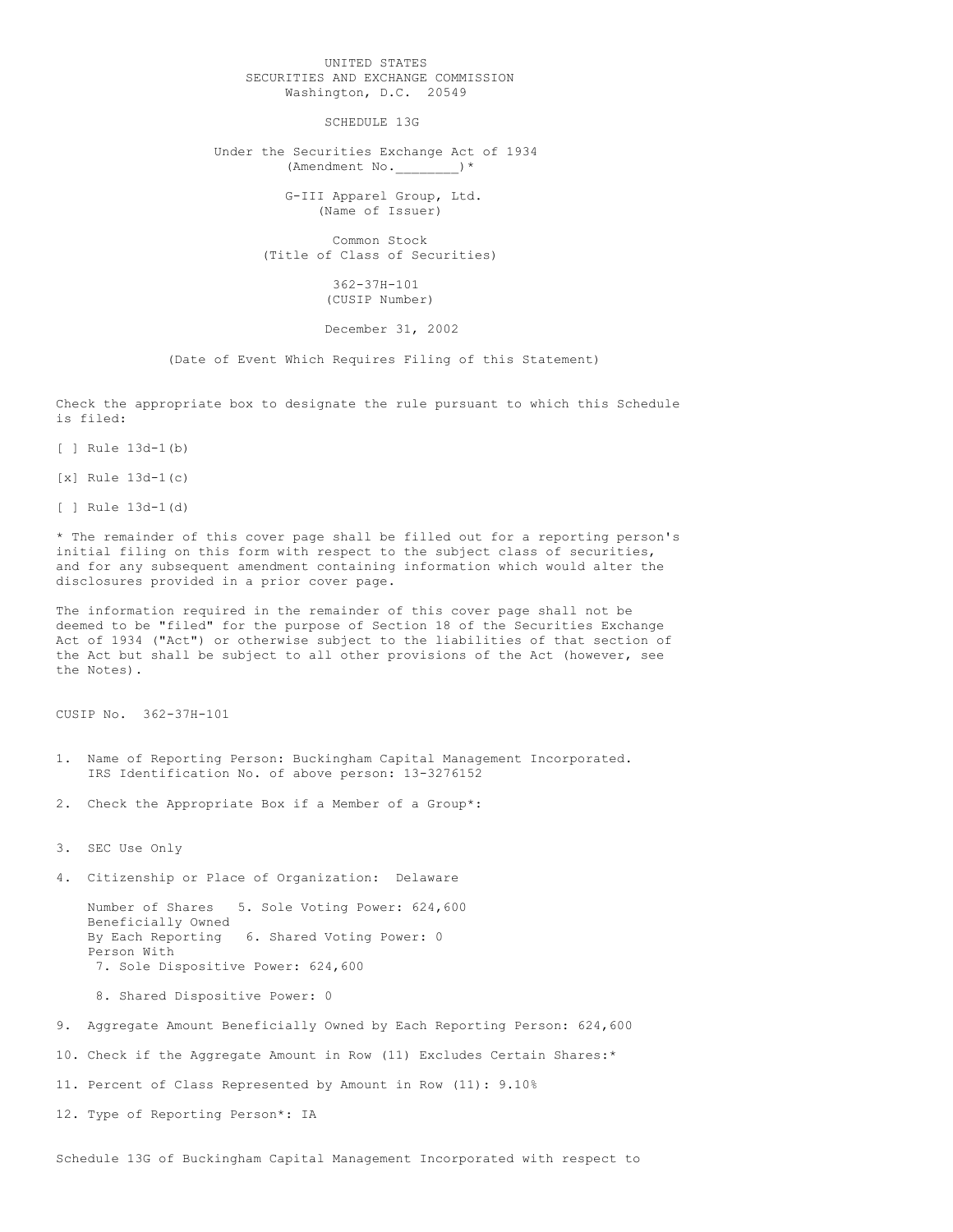the Class A common stock (the "Common Shares") of G-III Apparel Group, Ltd. (the "Company"). Item 1(a) Name of Issuer: G-III Apparel Group, Ltd. Item 1(b) Address of Issuer's Principal Executive Offices: 512 Seventh Avenue, New York, NY 10018 Item 2(a) Name of Person Filing: Buckingham Capital Management Incorporated Item 2(b) Address of Principal Business Office or, if none, Residence: 750 Third Avenue, Sixth Floor, New York, NY 10017 Item 2(c) Citizenship: Buckingham Capital Management Incorporated is a Delaware corporation Item 2(d) Title of Class of Securities: Common Stock Item 2(e) CUSIP Number: 362-37H-101 Item 3 If this statement is filed pursuant to Rule 240.13d-1(b) or 240.13d-2(b) or (c), check whether the person filing is a: (a) [ ] Broker or dealer registered under section 15 of the Act (15 U.S.C. 78o) (b) [ ] Bank as defined in section 3(a)(6) of the Act (15 U.S.C. 78c). (c) [ ] Insurance company as defined in section 3(a)(19) of the Act (15 U.S.C. 78c). (d) [ ] Investment company registered under section 8 of the Investment Company Act of 1940 (15 U.S.C. 80a-8). (e) [x] An investment adviser in accordance with Rule  $240.13d-1(b)(1)(ii)(E);$ (f) [ ] An employee benefit plan or endowment fund in accordance with Rule  $240.13d-1$ (b)(1)(ii)(F); (g) [ ] A parent holding company or control person in accordance with Rule  $240.13d-1$ (b)(1)(ii)(G); (h) [ ] A savings associations ad defined in Section 3(b) of the Federal Deposit Insurance Act (12 U.S.C. 1813); (i) [ ] A church plan that is excluded from the definition of an investment company under section  $3(c)(14)$  of the Investment Company Act of 1940 (15 U.S.C. 80a-3); (j) [ ] Group, in accordance with Rule 240.13d-1(b) (1)(ii)(J). Item 4 Ownership (a) Amount Beneficially Owned: 624,600 (b) Percent of class: 9.10% (based on the 6,850,000 Common Shares reported to be outstanding in the Company's Annual Report on Form 10-K for the year ended October 2002). (c) Number of shares as to which the person has: (i) Sole power to vote or to direct the vote: 624,600 (ii) Shared power to vote or to direct the vote: 0 (iii)Sole power to dispose or to direct the disposition of: 624,600 (iv) Shared power to dispose or to direct the disposition of: 0 Item 5 Ownership of Five Percent or less of a Class Not applicable. Item 6 Ownership of More than Five Percent on Behalf of Another Person: Not applicable. Item 7 Identification and Classification of the Subsidiary, Which Acquired the Security, Being Reported on By the Parent Holding Company: Not applicable.